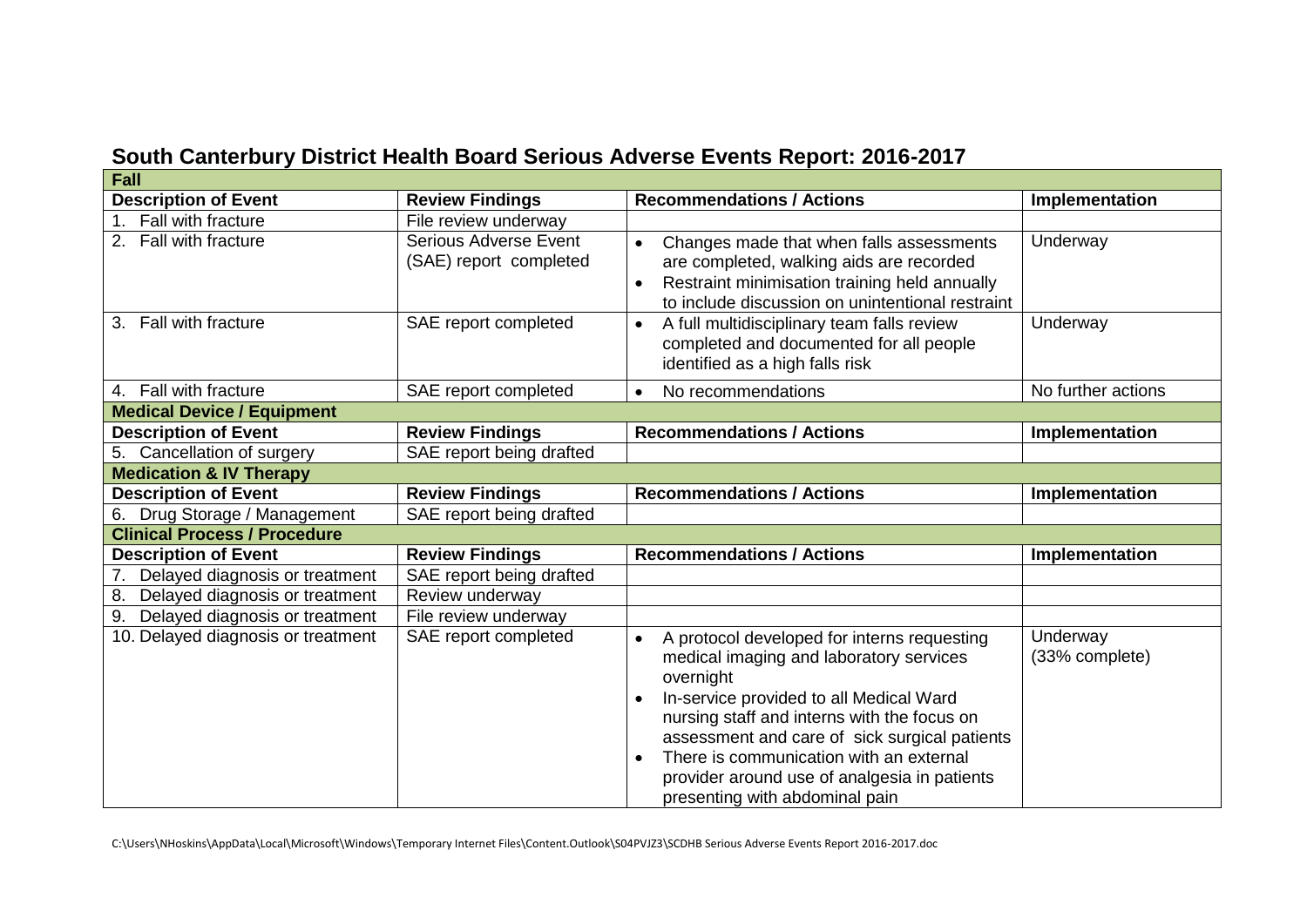| 11. Delayed diagnosis or treatment | SAE report completed                         | Patients leaving ED receive clearly outlined<br>follow-up requirements<br>General Practices review their processes to<br>$\bullet$<br>ensure high priority referrals and<br>results/reports are flagged and actively<br>pursued<br>A review of ED process to ensure transfer of<br>care arrangements are clearly documented on<br>the electronic discharge summary<br>An external provider reviews their referral<br>process for diagnostics<br>A review of ED processes for signing off<br>results/reports | Underway<br>(67% complete) |
|------------------------------------|----------------------------------------------|-------------------------------------------------------------------------------------------------------------------------------------------------------------------------------------------------------------------------------------------------------------------------------------------------------------------------------------------------------------------------------------------------------------------------------------------------------------------------------------------------------------|----------------------------|
| 12. Delayed diagnosis or treatment | SAE report completed                         | The OPD section in the ED Clinical Record<br>$\bullet$<br>becomes a mandatory field<br>General Practices review their processes to<br>$\bullet$<br>ensure high priority referrals and<br>results/reports are flagged and actively<br>pursued<br>A review of ED processes for signing off<br>results/reports                                                                                                                                                                                                 | Underway                   |
| 13. Delayed diagnosis or treatment | SAE review to commence                       |                                                                                                                                                                                                                                                                                                                                                                                                                                                                                                             |                            |
| 14. Complication                   | File review undertaken and<br>report drafted |                                                                                                                                                                                                                                                                                                                                                                                                                                                                                                             |                            |
| 15. Complication                   | SAE report completed                         | Improve health clinicians recognition and<br>$\bullet$<br>reporting of relevant changes in patient's<br>condition to medical staff within appropriate<br>timeframes                                                                                                                                                                                                                                                                                                                                         | Complete                   |
| 16. Complication                   | SAE report being drafted                     |                                                                                                                                                                                                                                                                                                                                                                                                                                                                                                             |                            |
| <b>Clinical Process</b>            |                                              |                                                                                                                                                                                                                                                                                                                                                                                                                                                                                                             |                            |
| <b>Description of Event</b>        | <b>Review Findings</b>                       | <b>Recommendations / Actions</b>                                                                                                                                                                                                                                                                                                                                                                                                                                                                            | Implementation             |
| 17. Incomplete consent             | SAE report completed                         | Formal induction package introduced for staff<br>Clinical handover using ISBAR introduced<br>$\bullet$<br>Practice review for staff in ward<br>Review EWS and develop a tool for                                                                                                                                                                                                                                                                                                                            | Underway                   |

C:\Users\NHoskins\AppData\Local\Microsoft\Windows\Temporary Internet Files\Content.Outlook\S04PVJZ3\SCDHB Serious Adverse Events Report 2016-2017.doc